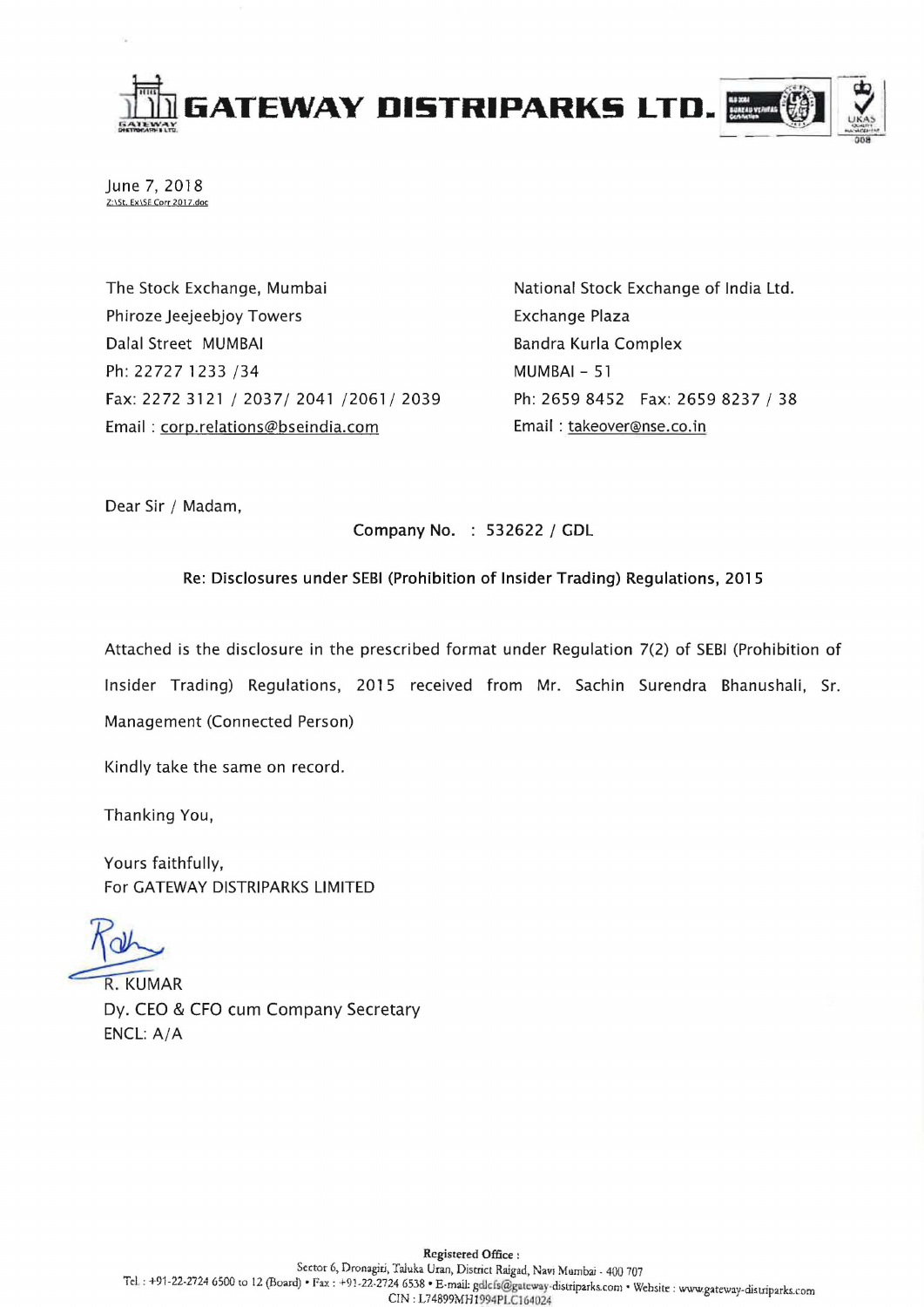# **FORM C**

#### Name of the company: ISIN of the company: **SEBI (Prohibition of Insider Trading) Regulations, 2015 [Regulation 7 (2) read with Regulation 6(2) - Continual disclosure] GATEWAY DISTRIPARKS LTD INE8525F01015**

| Name, PAN, CIN/DIN,<br>8 address with contact<br>nos.                                                         | Category of Person<br>(Promoters/KMP/<br>Directors/immediate<br>(relative to/others etc.) security | Securities held prior<br>to acquisition/disposal |                                  | Securities acquired/Disposed |        |              |                                                                  | Securities held post<br>acquisition/disposal |        | Date of allotment<br>advice/ acquisition of<br>shares / sale of shares<br>specify |                 | Date of                  |
|---------------------------------------------------------------------------------------------------------------|----------------------------------------------------------------------------------------------------|--------------------------------------------------|----------------------------------|------------------------------|--------|--------------|------------------------------------------------------------------|----------------------------------------------|--------|-----------------------------------------------------------------------------------|-----------------|--------------------------|
|                                                                                                               |                                                                                                    | Type of                                          | No. and %<br>of shareh<br>olding | Type of<br>security          | No.    | Value        | Transac<br>Type<br>(Buy/ Sale/<br>Pledge /<br>revoke/<br>Invoke) | Type of<br>security                          | No & % | From                                                                              | To              | intimation<br>to company |
|                                                                                                               |                                                                                                    | 3                                                |                                  |                              | 6      |              | 8                                                                | q                                            | 10     | 11                                                                                | 12              | 13                       |
| <b>ISACHIN SURENDRA</b><br><b>BHANUSHALI</b><br>PAN: AHDPB9671Q<br>D-70, 2nd Floor, Saket<br>New Delhi 110017 | Sr. Management                                                                                     | Equity<br>shares                                 | 23,725                           | Equity<br>shares             | 26,275 | 4,973,883.00 | Purchase                                                         | Equity<br>shares                             | 50,000 | $06$ -Jun-18                                                                      | $06 - Jun - 18$ | $06 - Jun - 18$          |
|                                                                                                               |                                                                                                    |                                                  | 0.02%                            |                              | 0.02%  |              |                                                                  |                                              | 0.05%  |                                                                                   |                 |                          |

**Details of trading in derivatives of the company by Promoter, Employee or Director of a listed company and other such persons as mentioned in Regulation 6(2).** 

|                  |                         |                   | Buy                                              |                   | Sell                                            | Exchange on<br>which the trade<br>was executed |  |
|------------------|-------------------------|-------------------|--------------------------------------------------|-------------------|-------------------------------------------------|------------------------------------------------|--|
| Type of contract | Contract specifications | Notional<br>Value | Number of<br>units<br>(contracts *<br>(lot size) | Notional<br>Value | Number of<br>units<br>(contracts *<br>lot size) |                                                |  |
| 15               | 16                      | 17                | 18                                               | 19                | 20                                              | 2 <sub>1</sub>                                 |  |
| N.A.             | N.A.                    | N.A.              | N.A.                                             | N.A.              | N.A.                                            | <b>NSE</b>                                     |  |

Name & signature **ROUMAR** 

**Dy. CEO & CFO cum COmpany Secretary**